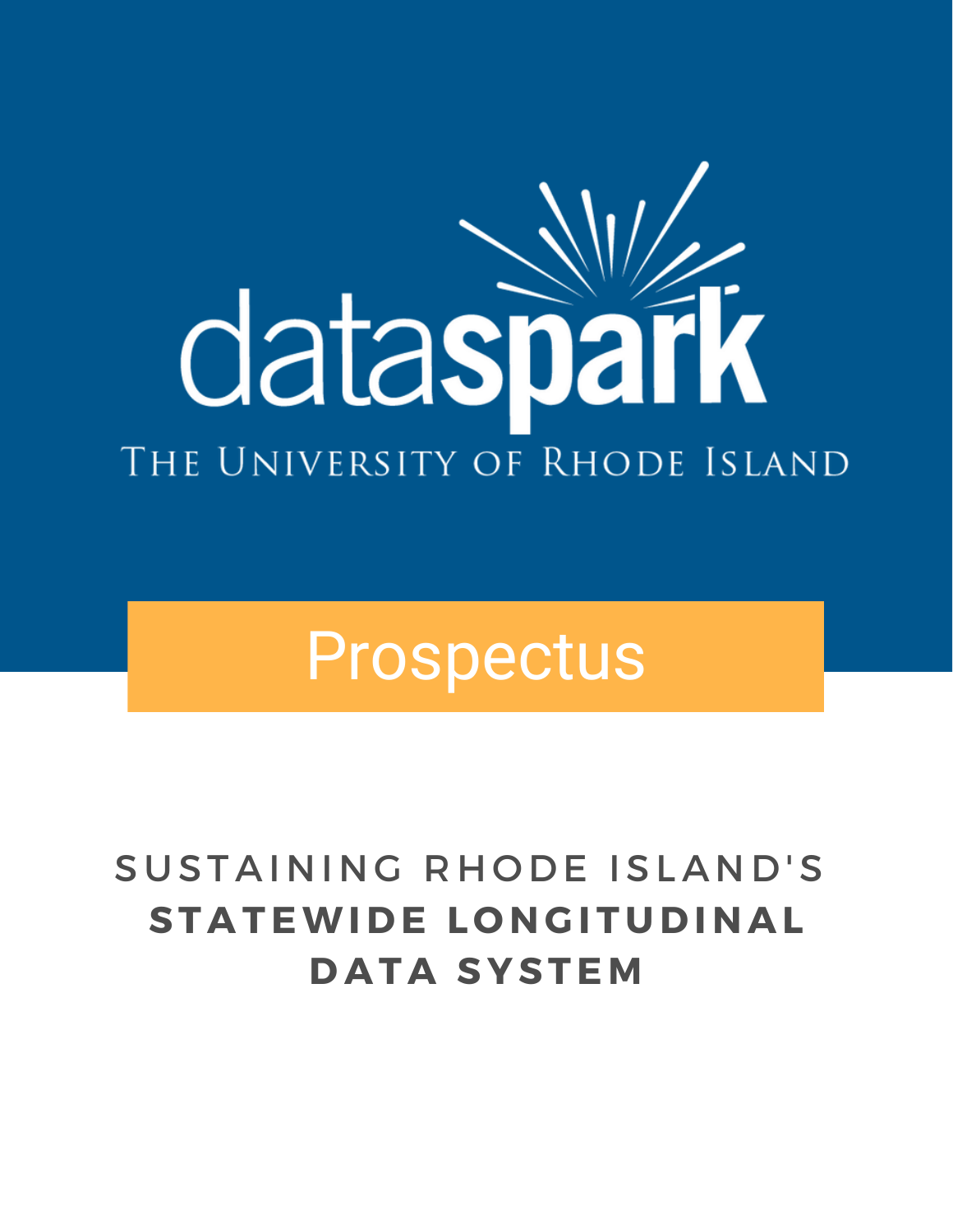#### **E X EC U T I V E S U M M A R Y**

#### **TODAY**

DataSp**R**ar**I**k**S**m**L**a**D**in**S**tains and operates the State of Rhode Island's **statewide longitudinal data system** (RI SLDS) for the purposes of supporting the State's policy and decision-making priorities, namely **answering policy questions** and **supporting research** around education and workforce outcomes as well as **evaluating programs** and **measuring investments** in education and workforce development.

The RI SLDS is a State resource. As custodians of the RI SLDS, DataSpark serves **Rhode Islanders**: policymakers, community leaders, academic researchers, and the public at large.

#### **TOMORROW**

DataSparks exists to foster the use of integrated, longitudinal data for research, evaluation and cross-sector problem solving. Our parallel requests of legislative **codification** and state **appropriations** will ensure the continued existence of DataSpark and the RI SLDS for the benefit of the State of Rhode Island.

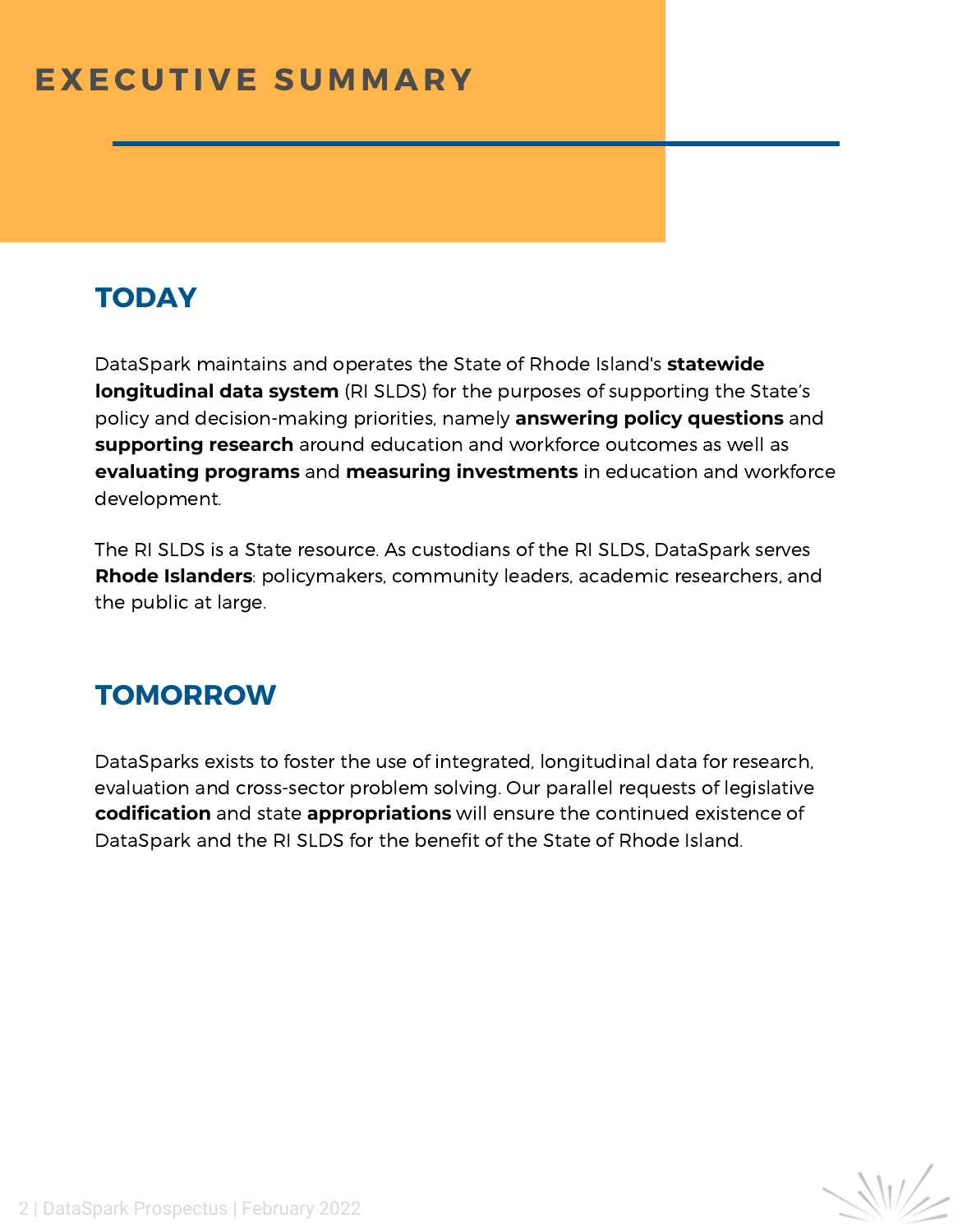#### **I N T R O D U CT I O N**

#### **MISSION**

DataSpark connects data and people to inform, empower and inspire innovative decision making.

#### **TEAM**

Successfully operating a statewide longitudinal data system requires personnel skilled in data engineering, analysis, visualization, and governance. DataSpark currently has four employees, including data engineers to optimize the accuracy and efficiency of linkage and data analysts to conduct equity-driven analysis.

#### **LOCATION**

Statewide longitudinal data systems are commonly located within executive agencies, or within public universities. In other states, these systems may also be stand-alone entities. DataSpark has been housed at a local nonprofit organization as well as within the State's public university.

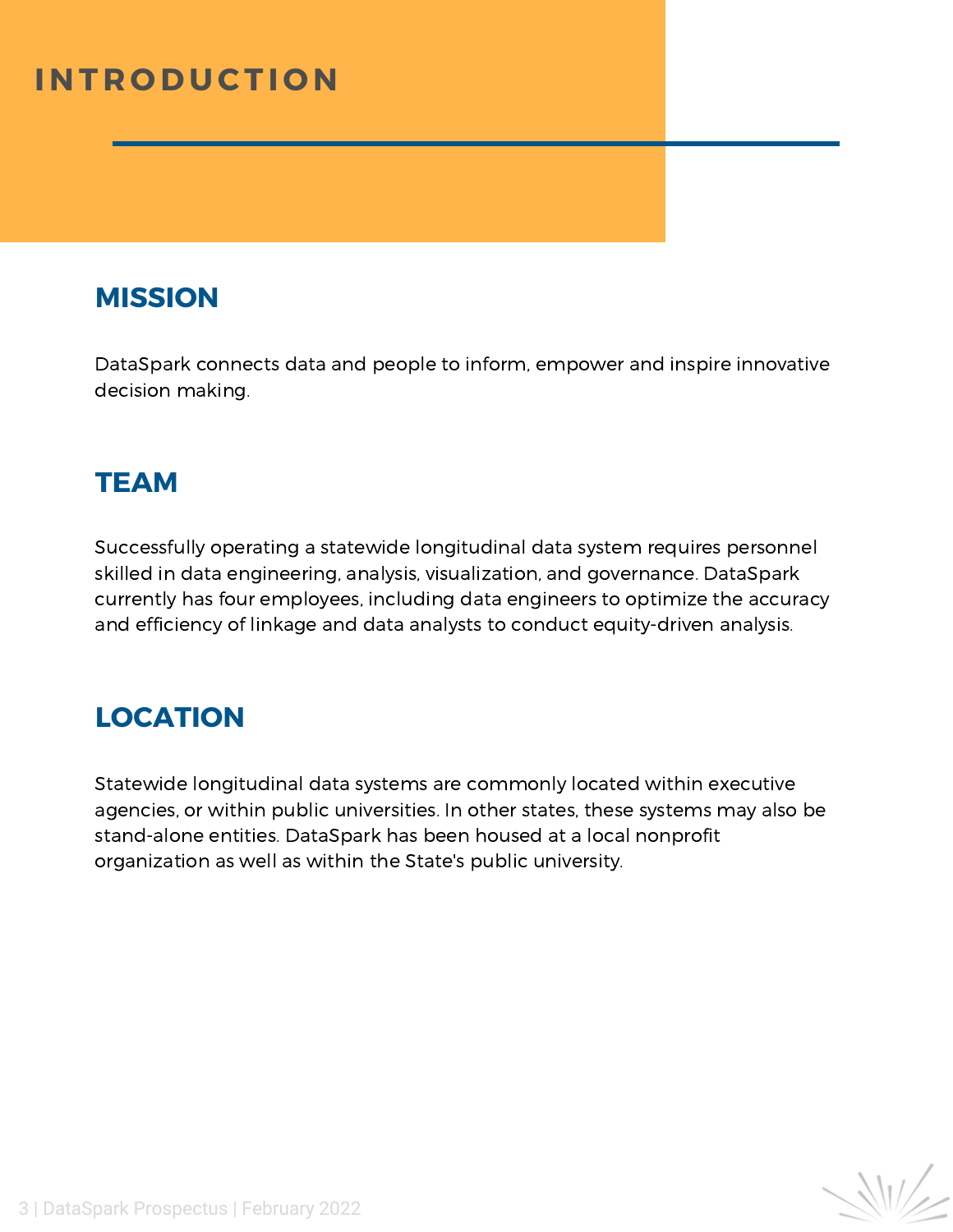#### **D A T A SP A R K O F T O D A Y BENFFITS**

**postsecondary education, and into the workforce**. For nearly 30 years, DataSpark maintains and operates Rhode Island's **statewide longitudinal data system** (RI SLDS). The RI SLDS centralizes more than 50 datasets from eleven sources over three decades. It currently links data from **early childhood, through** DataSpark has used the power of data to inform, empower, and inspire innovative decision making and research.

#### **BENEFITS**

Fosters cross-sector problem solving

Drives accountability & investment decisions

Improves decision making & research

Supports federal & state reporting

Improves organizational capacity & efficiency

Enhances data quality & usability

Increases data transparency & accessibility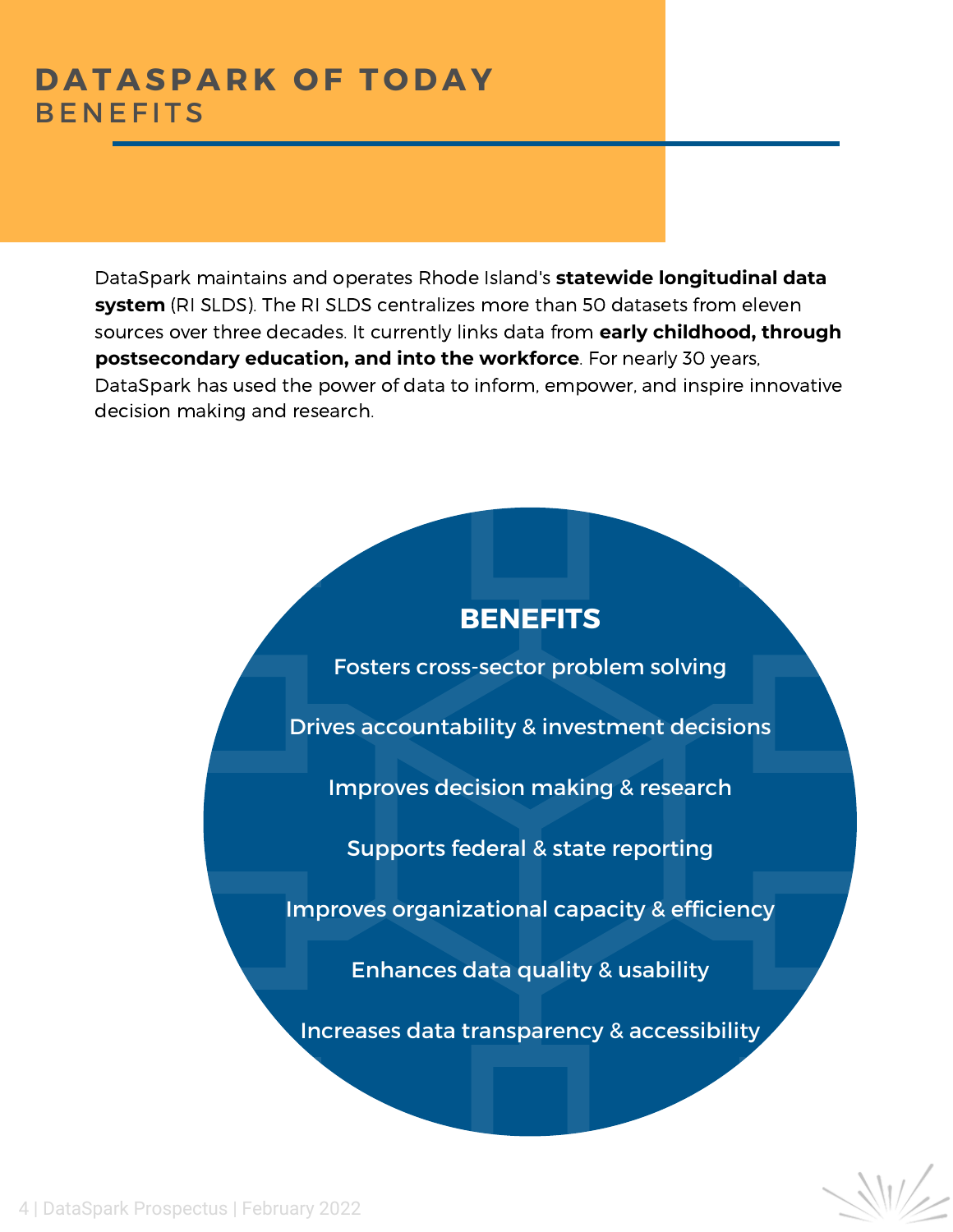#### **D A T A STEWA R D S H IP**

The RI SLDS centralizes more than 50 datasets from eleven sources over three decades. We currently link data from early childhood, through postsecondary education, and into the workforce. In addition to state data, the RI SLDS includes local, municipal data and public, federal data. DataSpark collaborates with contributing entities to improve quality and promote transparency. These durable partnerships, built over decades of cooperation, ensure accurate interpretation of and appropriate use of the data throughout its lifecycle.





#### **R ESE A R C H & P O L ICY**

Using advanced statistical and data science methods, DataSpark analyzes cross-sector, longitudinal data. We provide additional capacity, supporting federal and state reporting. Similarly, DataSpark partners with nationally renowned university faculty, leveraging the RI SLDS, to conduct pioneering research, to evaluate state programs, and to improve the lives of Rhode Islanders. With approval from the data providers, we securely release anonymized RI SLDS data.

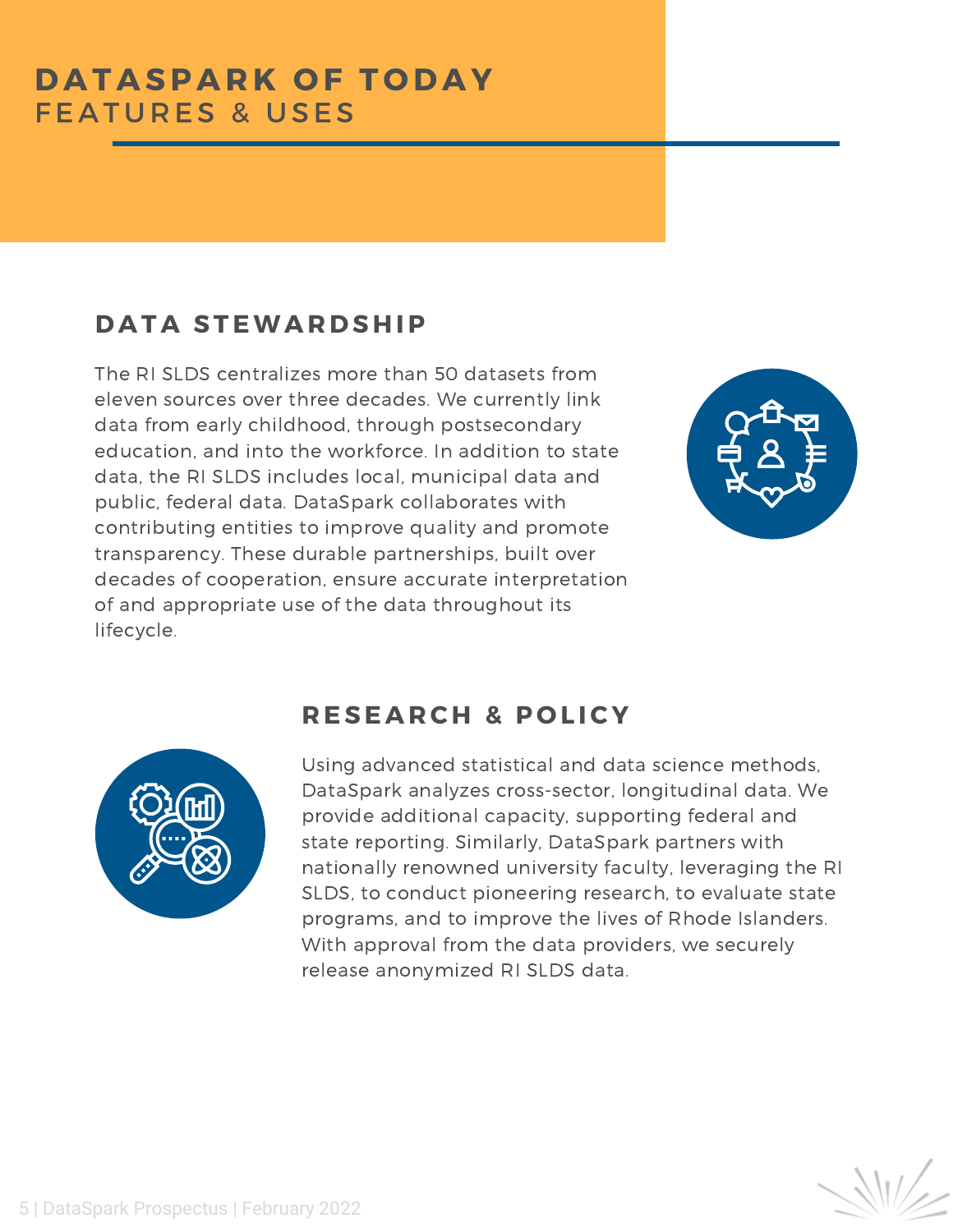#### $B$  **DASHBOARDS & VISUALIZATIONS**

DataSpark analyzes RI SLDS data, producing everything from traditional long-form reports to cutting-edge interactive dashboards. Whether a data story, infographic, or map, these visualizations distill complex information into insights. DataSpark analysts are not only expert users of the most common business intelligence tools, like Microsoft PowerBI and Tableau, but they also develop custom web-based applications to shed light on critical policy issues and promote evidence-based decision-making.





#### **A R T I F ICI A L I N TEL L I G E N CE ( A I)**

The RI SLDS links previously siloed data using a proprietary machine learning algorithm, custom-built by DataSpark engineers using the latest advances in AI. This algorithm, named MatchBot, ensures accurate personlevel matches and reduces the need for time consuming human review of sensitive information. Over time, MatchBot learns, growing more confident in its decision making and further protecting data stored in the RI SLDS by decreasing the manual review necessary.

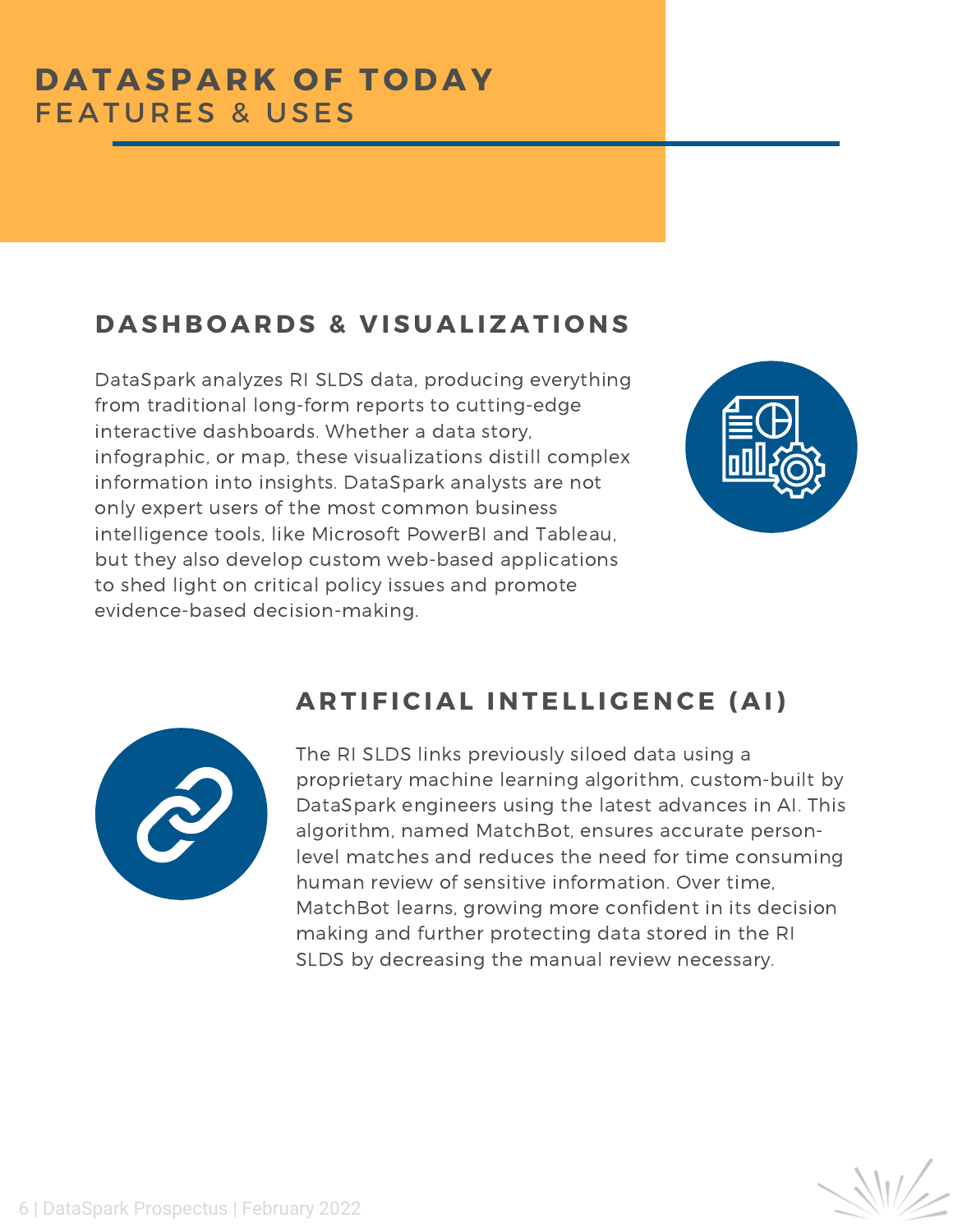#### **D A T A SP A R K O F T O M O R R OW** PATH TO SUSTAINABILITY

To maximize benefits to the State, Rhode Island policymakers should pass legislation codifying RI SLDS and guaranteeing predictable funding. Together **codification** and **appropriations** will ensures that the RI SLDS is secure, responsive, and scalable to meet future State data needs.

This legislation should

- formalize the governance of the RI SLDS,
- require data sharing from education, workforce agencies, health, and human services agencies, and
- ensure reliable, sustainable funding.

Legislation formalizing governance structures builds on DataSpark's strong partnerships and ensures trust and transparency among stakeholders. Crossagency governance, as exists for Connecticut's Preschool through 20 and Workforce Information Network (P20 WIN) and the Maryland Longitudinal Data System (MLDS), allow State leadership to prioritize research and policy questions.

The RI SLDS currently links data from early childhood through postsecondary education and into the workforce. A modern, robust system like the Kentucky Center for Statistics (KYSTATS), also integrates health and human services data as well as information about the environment, justice, and transportation. Requiring data sharing is the first step toward ensuring accurate, cross-sector, and timely reporting.

Finally, codification eliminates duplicative shadow data systems, providing a better return on state investment. Moving from ad hoc funding arrangements to appropriations increases the stability of the system and its overall benefit.

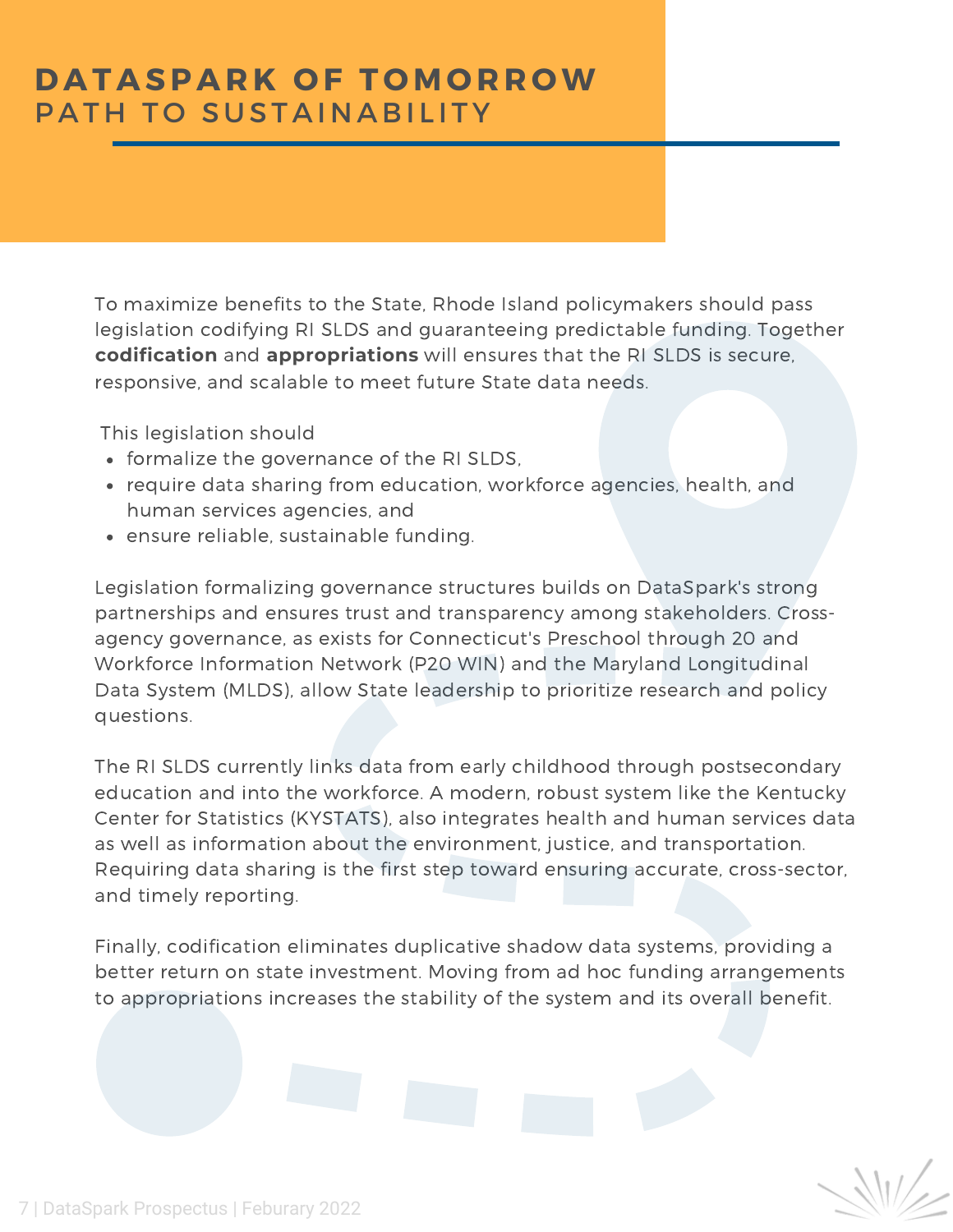#### **DATASPARK OF TOMORROW** PATH TO SUSTAINABILITY

These goals are only possible with **policymakers' support**. Leaders in the Governor's office, executive agencies, and the legislature are uniquely positioned to ensure the continued existence and expansion of the RI SLDS for the benefit of Rhode Islanders.

Once sustained, DataSpark can leverage to RI SLDS to provide additional products and services, beyond existing analytics and visualizations offerings. The RI SLDS can inform policymaking and support program evaluation related to career pathways, economic opportunities, healthcare access, housing stability, and more.

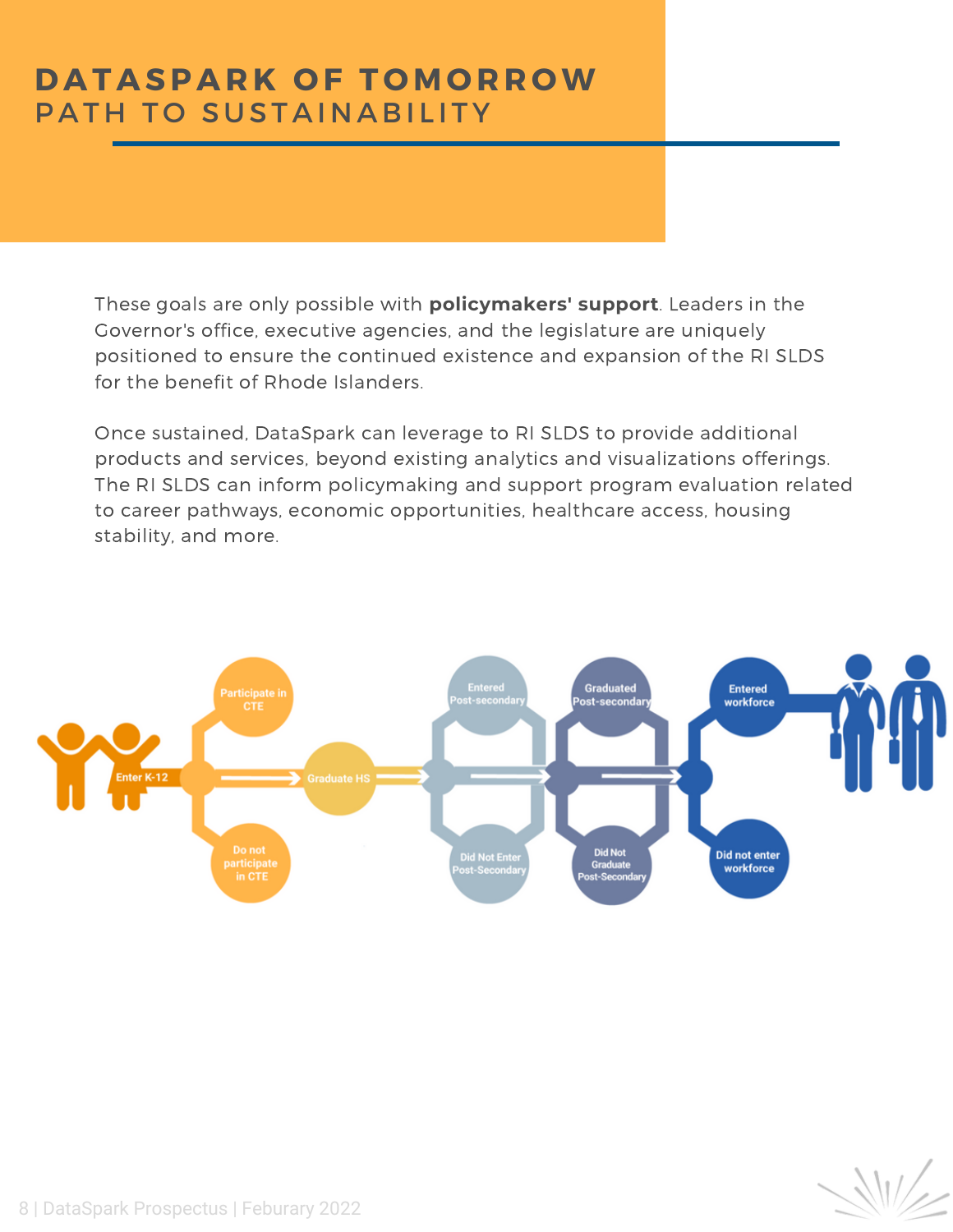

#### **ST A TEWI D E**

provides annual updates to the **Rhode Island Talent [Dashboard](http://ritalentdashboard.org/)** and develops a **COVID-19 Recovery Dashboard**; identifies **family & household connections;** produces a **unified Rhode Island address list**



#### **A G E N CY-SPECI F IC**

operates and maintains **agency-specific data warehouses**, providing real-time access to analysisready data; responds to **ad hoc requests** from agencies, the General Assembly, and the Governor's Office**;** increases capacity in **predictive analytics**

#### **T H I R D -P A R TY**

serves as the **data releasing arm**, collaborating with each agency's designated research partners; builds a **data enclave**, a secured remote desktop environment for approved reseachers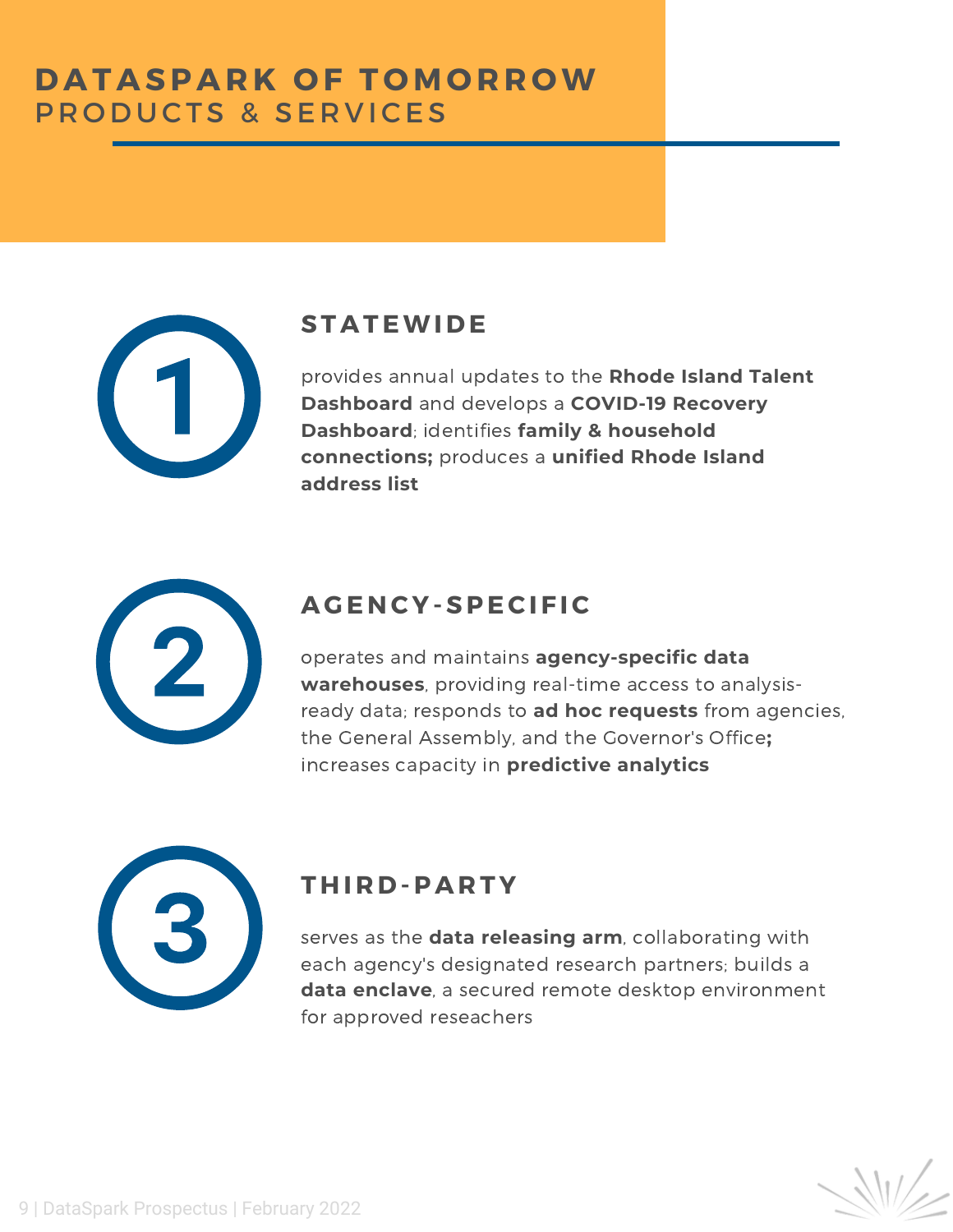#### **D A T A SP A R K O F T O M O R R OW OPPORTUNITIES**

As DataSpark integrates more health and human services data into the RI SLDS, it can better address equity challenges and better answer policy questions. By investing the RI SLDS, policymakers can drive wholistic improvements in wellbeing for all Rhode Islanders.

1. How does kindergarten readiness impact third grade reading proficiency?

2. How is the COVID-19 pandemic and distance learning affecting children's mental health?

3. How can Rhode Island improve the training and retention of highquality early childhood educators?

4. What are the educational outcomes of youth involved with foster care or the justice system?

5. Which postsecondary students are food and housing insecure, and how can policymakers support these students?

6. How is the COVID-19 pandemic impacting employment opportunities, benefits eligiblity, housing stability, and healthcare access?

7. Which industry-recognized credentials offer its participants the highest return on investment?

8. Which Rhode Island communities provide the highly skilled workforce required in today's competitive global economy?

9. How do Rhode Islanders' commuting patterns vary by industry and wage?

10. How does adult education impact benefits utilization and civic participation?

11. Has the shift to remote work exacerbated Rhode Island's "brain drain", and which industries are most affected?